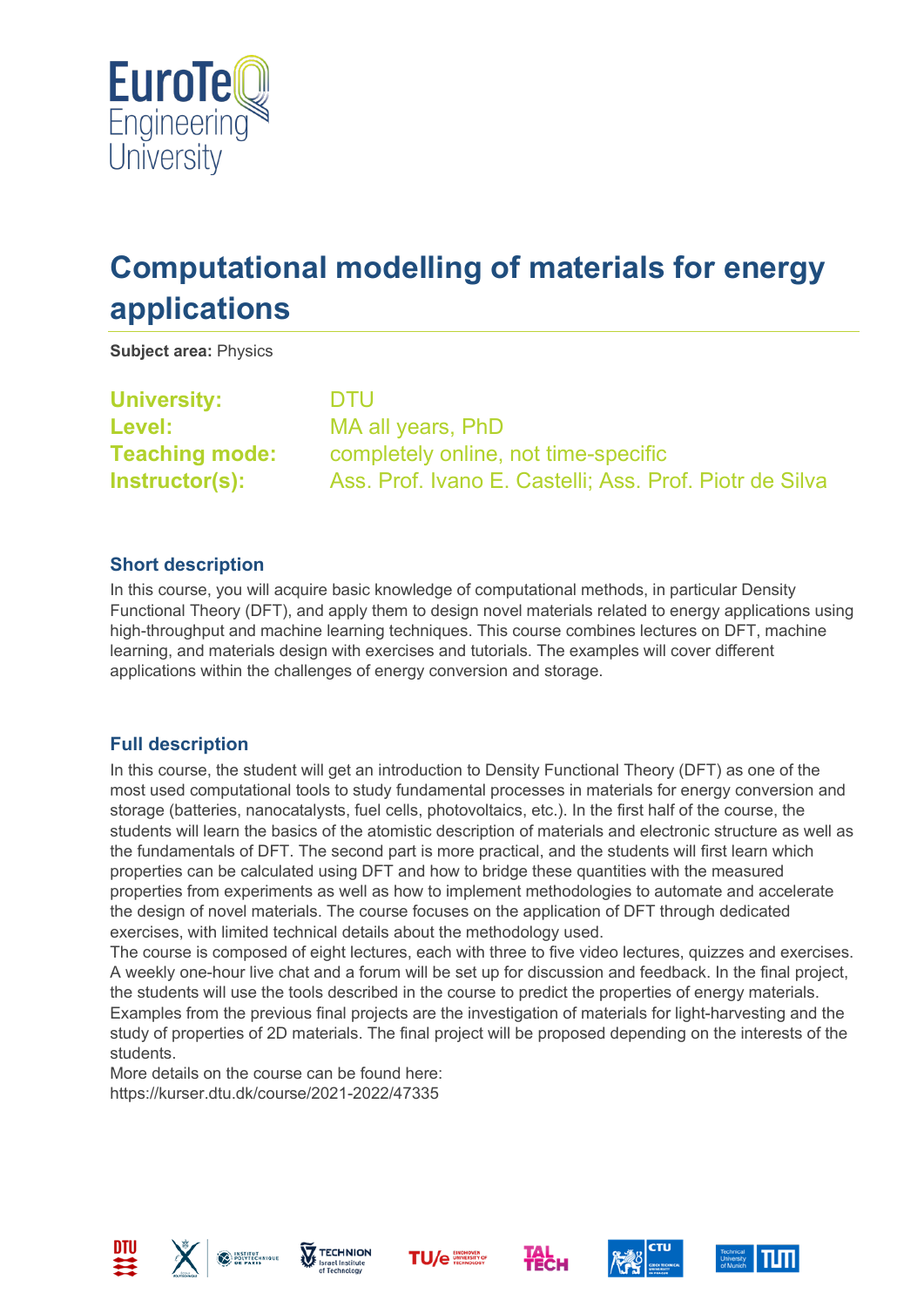

## **Learning outcomes**

A student who has met the objectives of the course will be able to:

- Describe the basics of computer simulations with a focus on Density Functional Theory and the quantities that can be calculated

- Describe the physics behind key applications for energy materials
- Interpret and adapt computer scripts for calculating physical properties of materials
- Identify descriptors for an accelerated materials discovery approach
- Understand how to connect experimental results and simulations
- Understand and apply machine learning approaches for materials design
- Apply high-throughput and machine learning techniques to a given data set to find novel materials
- Perform high-level computer simulations of identified materials for energy applications
- Identify problems and solutions related with computer simulations and materials discovery

#### **General information**

| <b>Contact hours per week:</b>   | 1 hour webinar each week plus online forum                                                                                                                                              |  |
|----------------------------------|-----------------------------------------------------------------------------------------------------------------------------------------------------------------------------------------|--|
| <b>Total workload:</b>           | 140 (in student hours for the whole course)                                                                                                                                             |  |
| <b>ECTS credits:</b>             | 5                                                                                                                                                                                       |  |
| Language:                        | English                                                                                                                                                                                 |  |
| <b>Course start date:</b>        | 29 August 2022                                                                                                                                                                          |  |
| Course end date:                 | 09 December 2022                                                                                                                                                                        |  |
| Add. info about start date:      |                                                                                                                                                                                         |  |
| <b>Weekly teaching day/time:</b> |                                                                                                                                                                                         |  |
| Time zone:                       | CET (Denmark, Germany, France, Netherlands, Switzerland, Czech<br>Republic)                                                                                                             |  |
| <b>Further information:</b>      |                                                                                                                                                                                         |  |
| <b>Prerequisites:</b>            | Basic concepts from physical chemistry and/or condensed matter physics<br>are needed for the present course. No previous coding experience is<br>required, although it is advantageous. |  |
| <b>Activities and methods:</b>   | Lectures, Exercises, Computer exercises                                                                                                                                                 |  |
| <b>Presence on campus:</b>       | Not required                                                                                                                                                                            |  |
|                                  |                                                                                                                                                                                         |  |

#### **Final examination**

**Form:** oral **Date:**